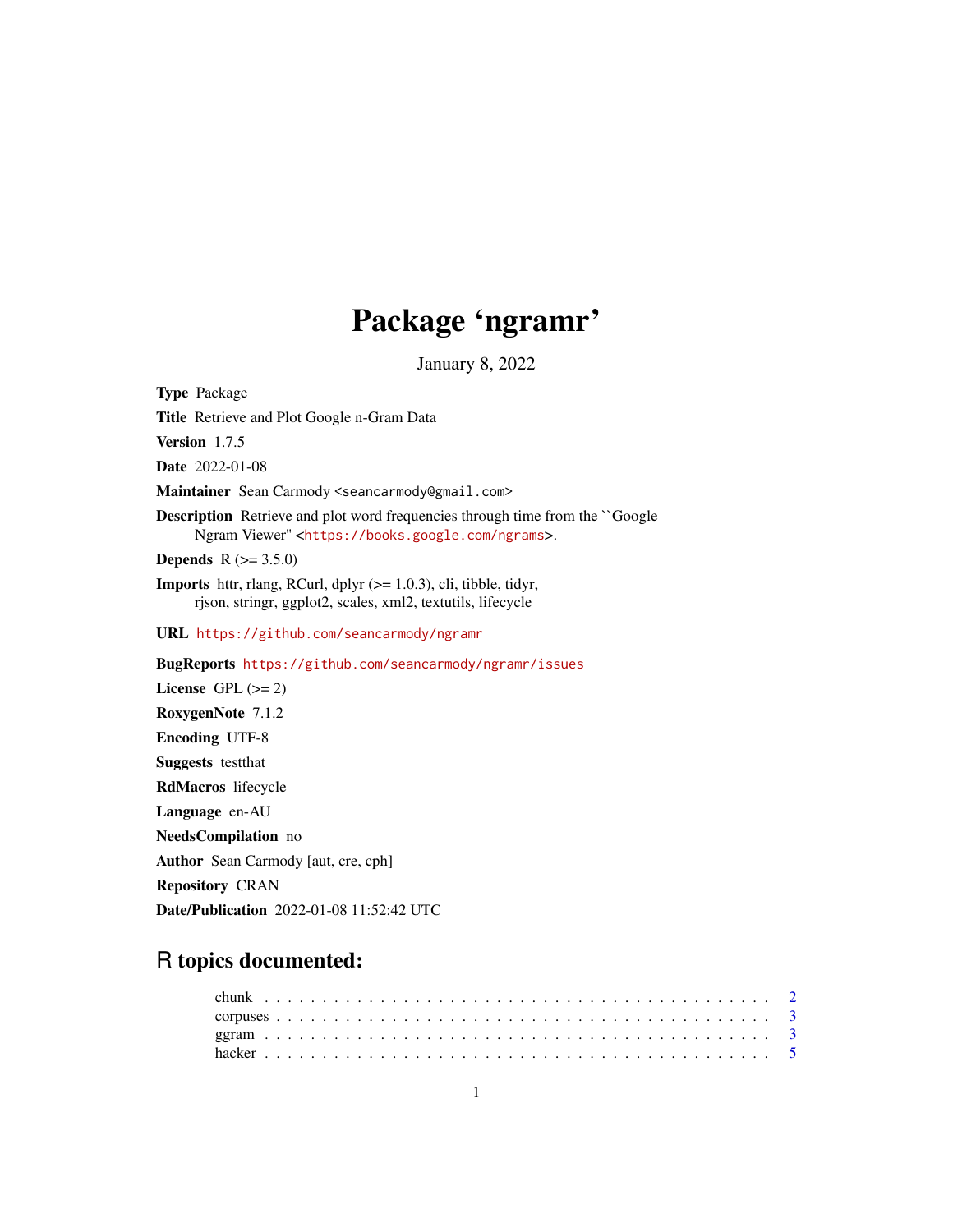#### <span id="page-1-0"></span> $2 \t**chunk**$

#### $\blacksquare$

chunk *Chunk a vector or list*

#### Description

chunk takes a vector (or list) and returns a list of chunks of (approximately) equal to a specified length.

#### Usage

 $chunk(x, len = NULL, n = NULL)$ 

#### Arguments

| x   | vector of list          |
|-----|-------------------------|
| len | target length of chunks |
| n   | number of chunks        |

#### Details

If n is specified, len is ignored and chunk returns a list of length n of "chunks" of x. Otherwise n is calculated to break the vector into chunks which are each approximately of length len. If both len and n are unspecified, chunk simply returns x.

#### Examples

```
chunk(letters, 10)
chunk(LETTERS, n = 3)
```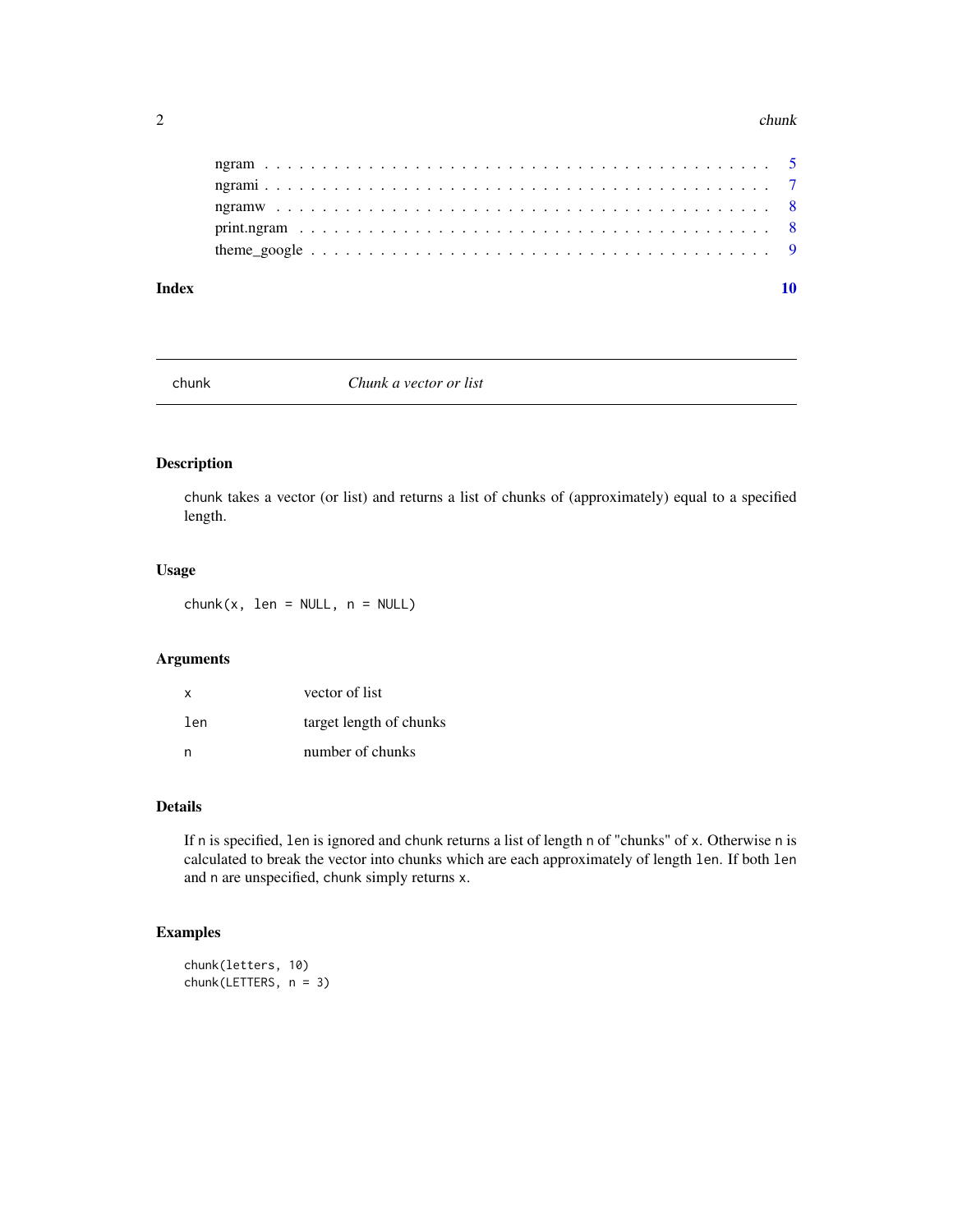<span id="page-2-0"></span>

#### Description

Details of the various corpuses available through the Google n-gram tool

#### Usage

corpuses

#### Format

a 33 x 6 ngram data frame

ggram *Plot n-gram frequencies*

#### Description

ggram downloads data from the Google Ngram Viewer website and plots it in ggplot2 style.

#### Usage

```
ggram(
 phrases,
  ignore_case = FALSE,
  code_corpus = FALSE,
 geom = "line",
  geom_ptions = list(),
  lab = NA,
  google_theme = FALSE,
  ...
\mathcal{L}
```
#### Arguments

| phrases      | vector of phrases. Alternatively, phrases can be an ngram object returned by<br>ngram or ngrami.                 |
|--------------|------------------------------------------------------------------------------------------------------------------|
| ignore_case  | logical, indicating whether the frequencies are case insensitive. Default is FALSE.                              |
| code_corpus  | logical, indicating whether to use abbreviated corpus 'codes or longer form de-<br>scriptions. Default is FALSE. |
| geom         | the ggplot2 geom used to plot the data; defaults to "line"                                                       |
| geom_options | list of additional parameters passed to the ggplot2 geom.                                                        |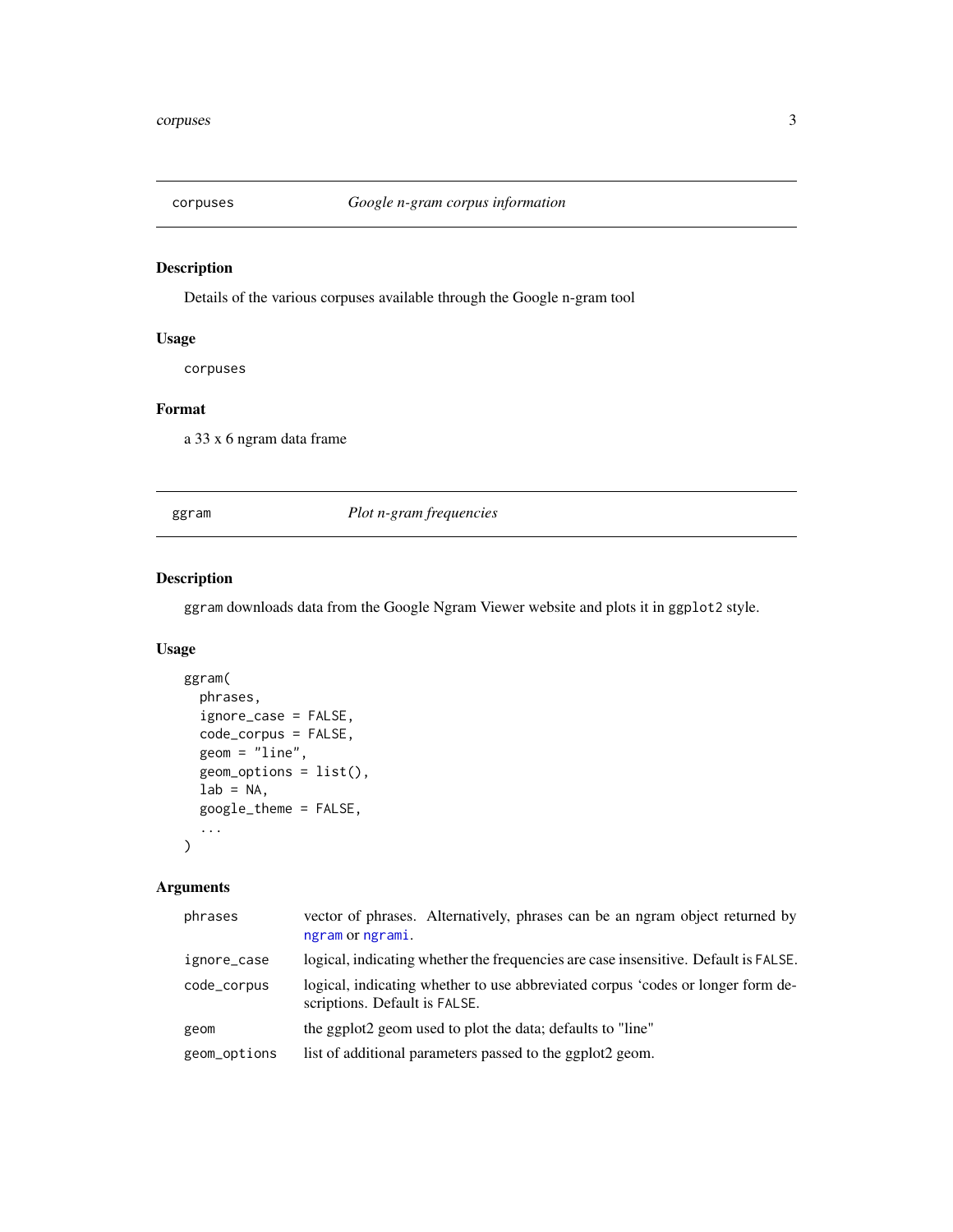4 ggram and the set of the set of the set of the set of the set of the set of the set of the set of the set of the set of the set of the set of the set of the set of the set of the set of the set of the set of the set of t

| lab                     | y-axis label. Defaults to "Frequency". |
|-------------------------|----------------------------------------|
| google_theme            | use a Google Ngram-style plot theme.   |
| $\cdot$ $\cdot$ $\cdot$ | additional parameters passed to ngram  |

#### Details

Google generated two datasets drawn from digitised books in the Google books collection. One was generated in July 2009, the second in July 2012. Google will update these datasets as book scanning continues.

#### Examples

```
library(ggplot2)
ggram(c("hacker", "programmer"), year_start = 1950)
# Changing the geom.
ggram(c("cancer", "fumer", "cigarette"),
     year\_start = 1900,corpus = "fre_2012",smoothing = 0,
     geom = "step")
# Passing more options.
ggram(c("cancer", "smoking", "tobacco"),
     year\_start = 1900,corpus = "eng_fiction_2012",
     geom = "point",
     smoothing = 0,
     geom_options = list(alpha = .5)) +
 stat_smooth(method="loess", se = FALSE, formula = y \sim x)
# Setting the layers manually.
ggram(c("cancer", "smoking", "tobacco"),
     year\_start = 1900,
     corpus = "eng_fiction_2012",
     smoothing = 0,
     geom = NULL) +
 stat_smooth(method="loess", se=FALSE, span = 0.3, formula = y \sim x)
# Setting the legend placement on a long query and using the Google theme.
# Example taken from a post by Ben Zimmer at Language Log.
p <- c("((The United States is + The United States has) / The United States)",
      "((The United States are + The United States have) / The United States)")
ggram(p, year\_start = 1800, goodle\_them = TRUE) +theme(legend.direction="vertical")
# Pass ngram data rather than phrases
ggram(hacker) + facet_wrap(~ Corpus)
```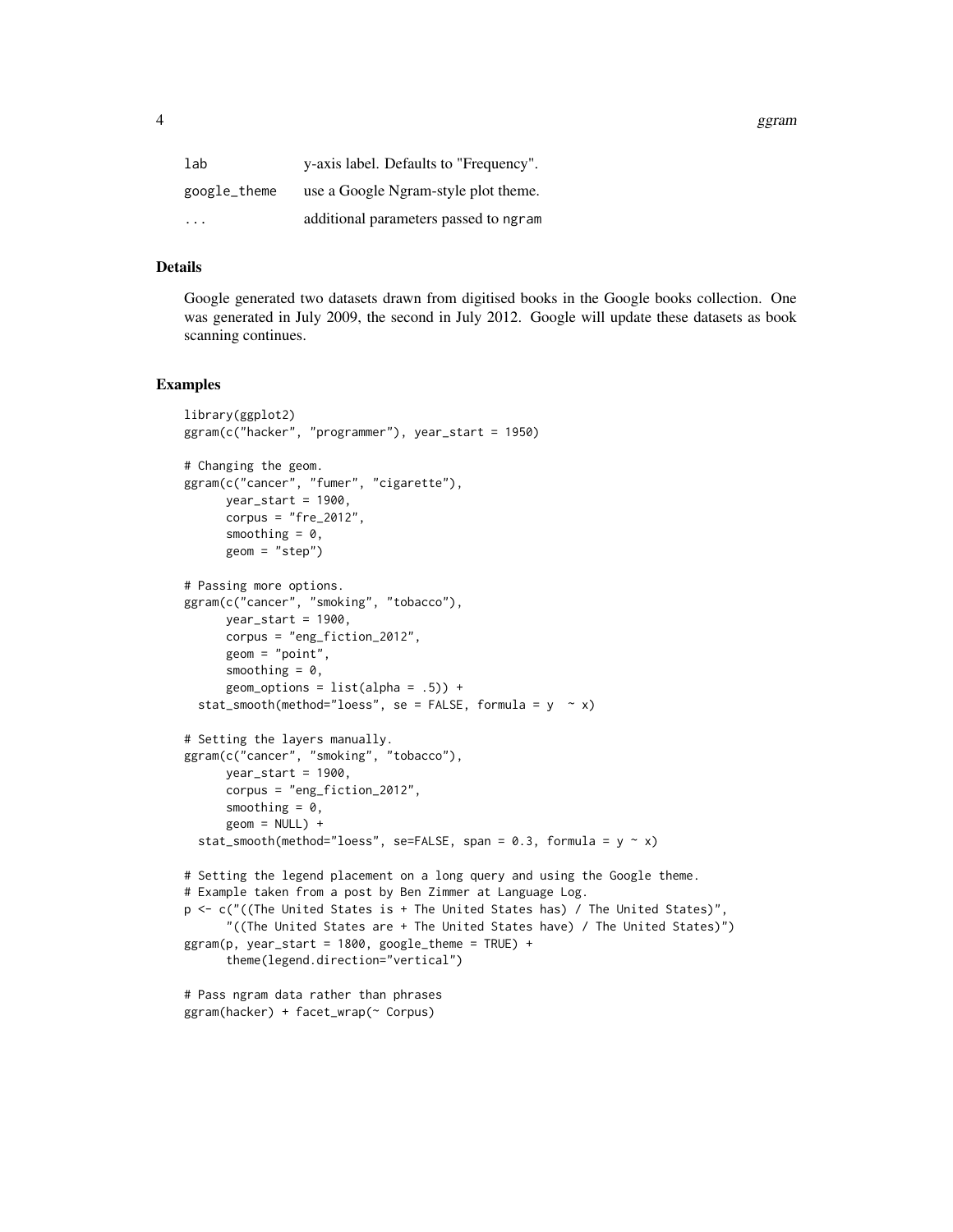<span id="page-4-0"></span>

#### Description

Frequency data for the phrases "hacker", "programmer", from 1950 to 2008.

#### Usage

hacker

#### Format

a 236 x 4 ngram data frame

<span id="page-4-1"></span>ngram *Get n-gram frequencies*

#### Description

ngram downloads data from the Google Ngram Viewer website and returns it in a tibble.

#### Usage

```
ngram(
 phrases,
  corpus = "eng_2019",year_start = 1800,
 year_end = 2020,
  smoothing = 3,
  case_ins = FALSE,
  aggregate = FALSE,
  count = FALSE,drop_corpus = FALSE,
  drop_parent = FALSE,
  drop_all = FALSE,
  type = FALSE
\mathcal{L}
```
#### Arguments

| phrases    | vector of phrases, with a maximum of 12 items             |
|------------|-----------------------------------------------------------|
| corpus     | Google corpus to search (see Details for possible values) |
| year_start | start year, default is 1800. Data available back to 1500. |
| year_end   | end year, default is 2008                                 |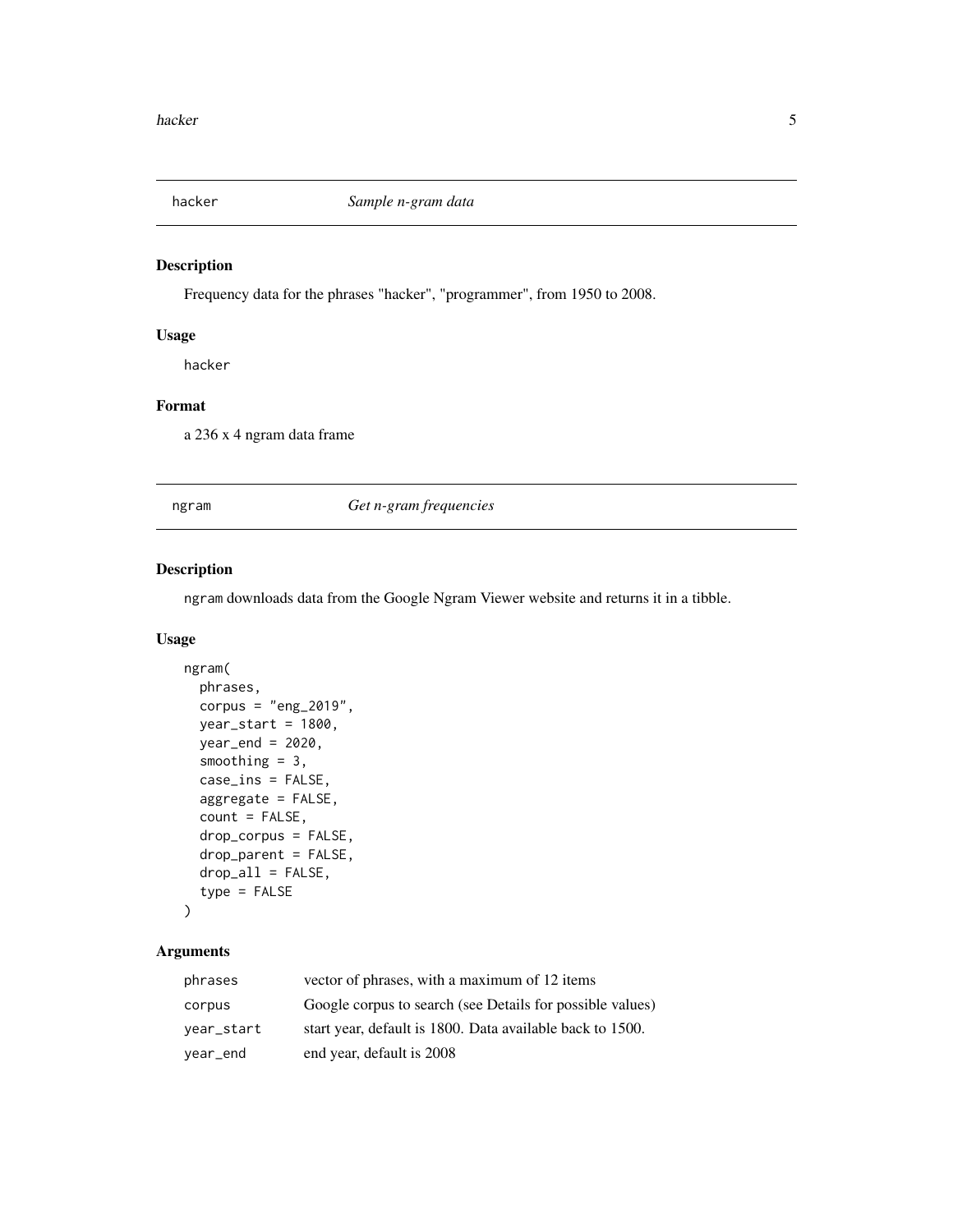| smoothing   | smoothing parameter, default is 3                                                                                                                                                |
|-------------|----------------------------------------------------------------------------------------------------------------------------------------------------------------------------------|
| case_ins    | Logical indicating whether to force a case insensitive search. Default is FALSE.                                                                                                 |
| aggregate   | Sum up the frequencies for ngrams associated with wildcard or case insensitive<br>searches. Default is FALSE.                                                                    |
| count       | Default is FALSE.                                                                                                                                                                |
| drop_corpus | When a corpus is specified directly with the ngram $(e.g dog: eng_fiction_2012)$<br>should the corpus be used retained in the phrase column of the results. Default<br>is FALSE. |
| drop_parent | Drop the parent phrase associated with a wildcard or case-insensitive search.<br>Default is FALSE.                                                                               |
| drop_all    | Delete the suffix "(All)" from aggregated case-insensitive searches. Default is<br>FALSE.                                                                                        |
| type        | Include the Google return type (e.g. NGRAM, NGRAM_COLLECTION, EX-<br>PANSION) from result set. Default is FALSE.                                                                 |

#### Details

Google generated two datasets drawn from digitised books in the Google Books collection. One was generated in July 2009, the second in July 2012 and the third in 2019. Google is expected to update these datasets as book scanning continues.

This function provides the annual frequency of words or phrases, known as n-grams, in a subcollection or "corpus" taken from the Google Books collection.The search across the corpus is case-sensitive.

Note that the tag option is no longer available. Tags should be specified directly in the ngram string (see examples).

Below is a list of available corpora.

| Corpus           | <b>Corpus Name</b>    |
|------------------|-----------------------|
| eng_us_2019      | American English 2019 |
| eng_us_2012      | American English 2012 |
| eng_us_2009      | American English 2009 |
| $eng\_gb_2019$   | British English 2019  |
| $eng\_gb\_2012$  | British English 2012  |
| $eng\_gb_2009$   | British English 2009  |
| chi_sim_2019     | Chinese 2019          |
| chi_sim_2012     | Chinese 2012          |
| chi_sim_2009     | Chinese 2009          |
| $eng_2019$       | English 2019          |
| $eng_2012$       | English 2012          |
| $eng_2009$       | English 2009          |
| eng_fiction_2019 | English Fiction 2019  |
| eng_fiction_2012 | English Fiction 2012  |
| eng_fiction_2009 | English Fiction 2009  |
| $eng_1m_2009$    | Google One Million    |
| fre_2019         | French 2019           |
| fre 2012         | French 2012           |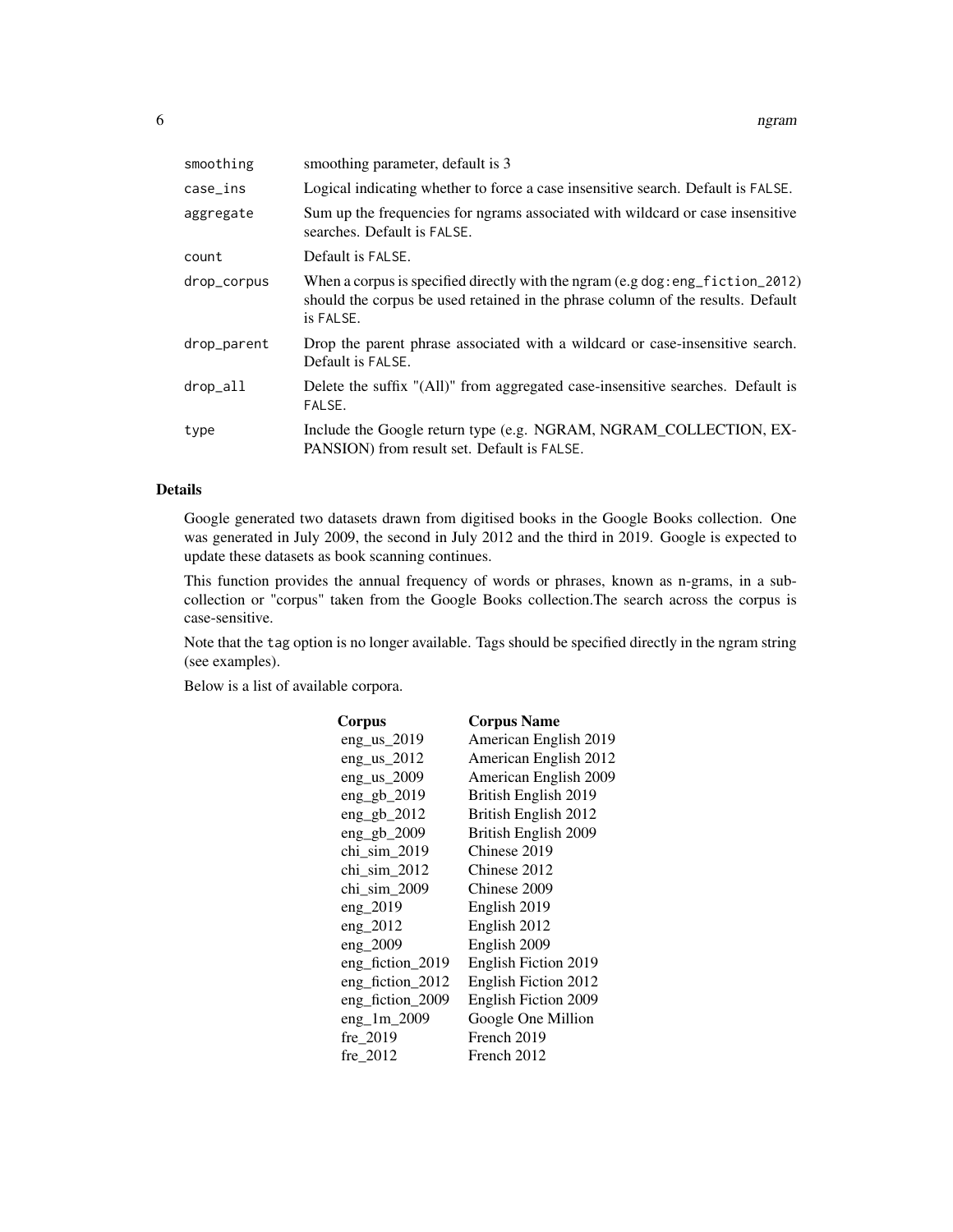<span id="page-6-0"></span>ngrami 7

| fre 2009 | French 2009  |
|----------|--------------|
| ger_2019 | German 2019  |
| ger_2012 | German 2012  |
| ger_2009 | German 2009  |
| heb 2019 | Hebrew 2019  |
| heb_2012 | Hebrew 2012  |
| heb 2009 | Hebrew 2009  |
| spa_2019 | Spanish 2019 |
| spa_2012 | Spanish 2012 |
| spa_2009 | Spanish 2009 |
| rus 2019 | Russian 2019 |
| rus 2012 | Russian 2012 |
| rus 2009 | Russian 2009 |
| ita 2019 | Italian 2019 |
| ita 2012 | Italian 2012 |
|          |              |

The Google Million is a sub-collection of Google Books. All are in English with dates ranging from 1500 to 2008. No more than about 6,000 books were chosen from any one year, which means that all of the scanned books from early years are present, and books from later years are randomly sampled. The random samplings reflect the subject distributions for the year (so there are more computer books in 2000 than 1980).

See <http://books.google.com/ngrams/info> for the full Ngram syntax.

#### Value

ngram returns an object of class "ngram", which is a tidyverse tibble enriched with attributes reflecting some of the parameters used in the Ngram Viewer query.

#### Examples

```
ngram(c("mouse", "rat"), year_start = 1950)
ngram(c("blue_ADJ", "red_ADJ"))
ngram(c("_START_ President Roosevelt", "_START_ President Truman"), year_start = 1920)
```
<span id="page-6-1"></span>

|  | amı |
|--|-----|
|  |     |
|  |     |

Get *n-gram frequencies (case insensitive version)* 

#### Description

[Stable] This function is a simple wrapper of ngram for case insensitive searches.

#### Usage

```
ngrami(phrases, aggregate = TRUE, ...)
```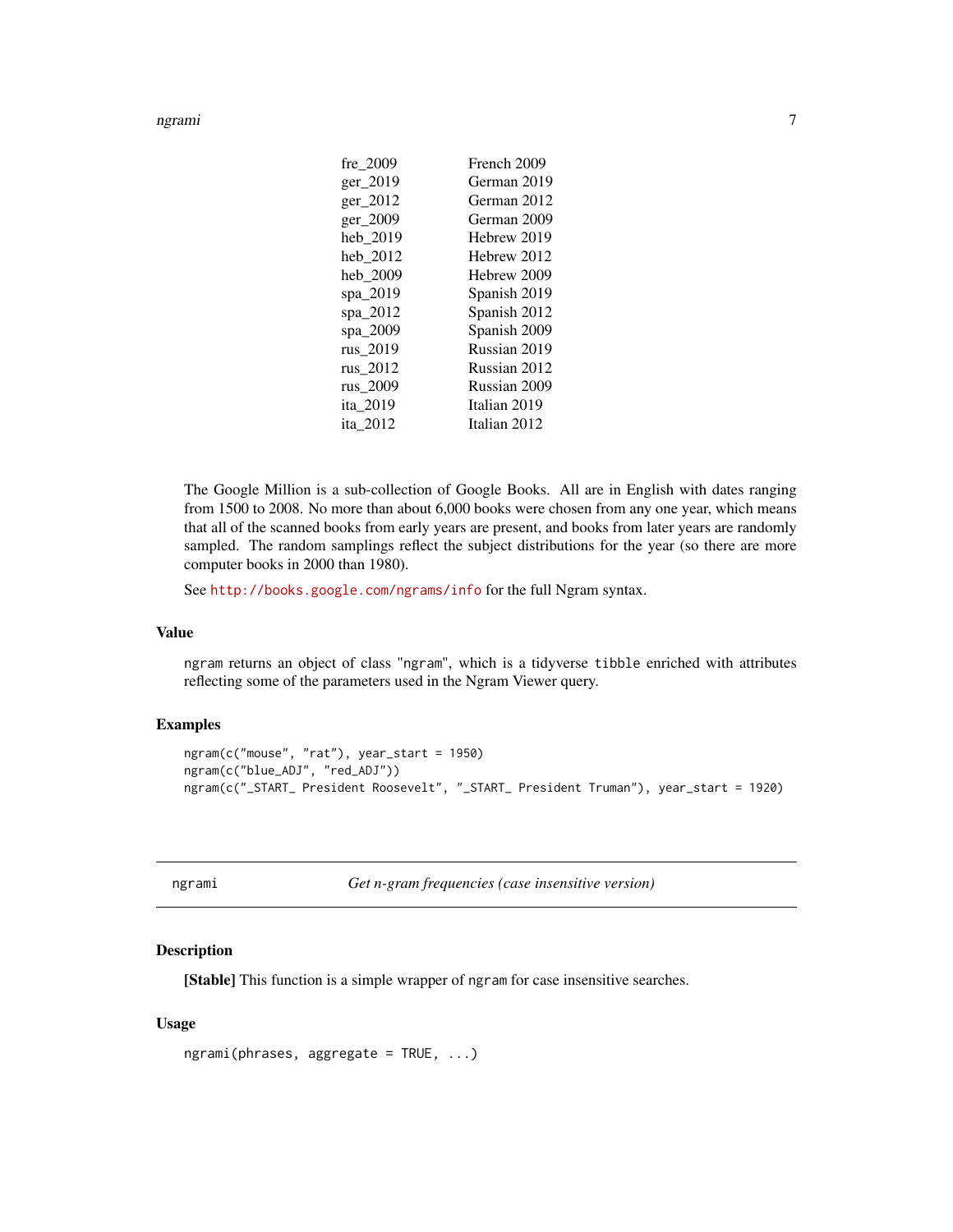#### <span id="page-7-0"></span>Arguments

| phrases                 | vector of phrases                    |
|-------------------------|--------------------------------------|
| aggregate               | sum up each of the terms             |
| $\cdot$ $\cdot$ $\cdot$ | remaining parameters passed to ngram |

```
ngramw Get n-gram frequencies ("wide" format)
```
#### Description

Get n-gram frequencies ("wide" format)

#### Usage

```
ngramw(phrases, ignore_case = FALSE, ...)
```
#### Arguments

| phrases                 | vector of phrases                                                                               |
|-------------------------|-------------------------------------------------------------------------------------------------|
| ignore_case             | ignore case of phrases ( <i>i.e.</i> call ngrami rather than ngram). Default value is<br>FALSE. |
| $\cdot$ $\cdot$ $\cdot$ | remaining parameters passed to ngram                                                            |

| print.ngram | Print n-gram contents |  |
|-------------|-----------------------|--|
|-------------|-----------------------|--|

#### Description

Print n-gram contents

#### Usage

## S3 method for class 'ngram' print(x, rows =  $6, ...$ )

#### Arguments

| x       | ngram object as returned by link{ngram}               |
|---------|-------------------------------------------------------|
| rows    | number of rows to print. Default is 6.                |
| $\cdot$ | additional parameters passed to default print method. |

#### Examples

x <- ngram(c("hacker", "programmer"), year\_start = 1950) print(x)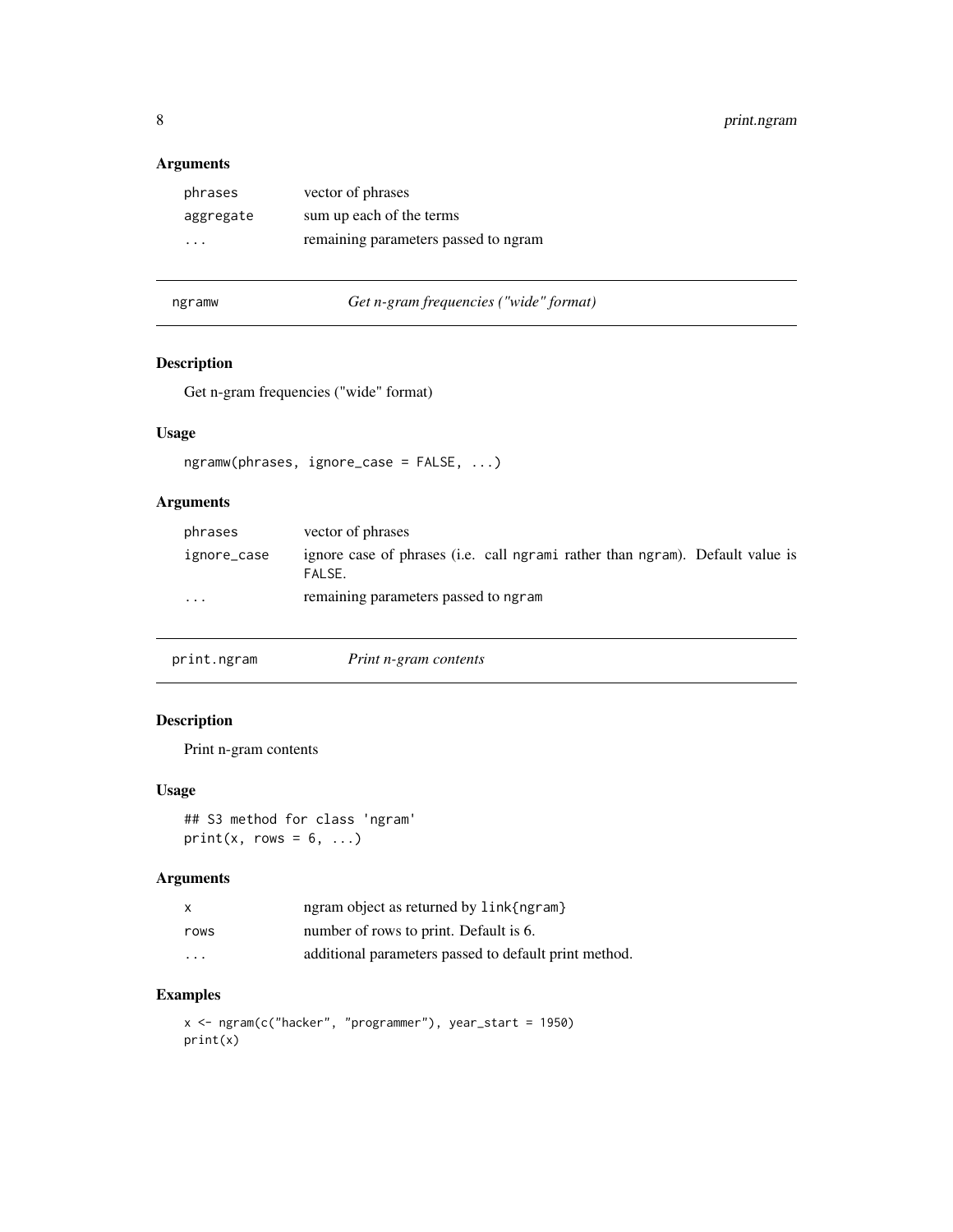<span id="page-8-0"></span>

#### Description

Google Ngram theme for ggplot2

#### Usage

theme\_google(...)

#### Arguments

... additional parameters to pass to theme

#### Details

Use a Google Ngram-style plot theme.